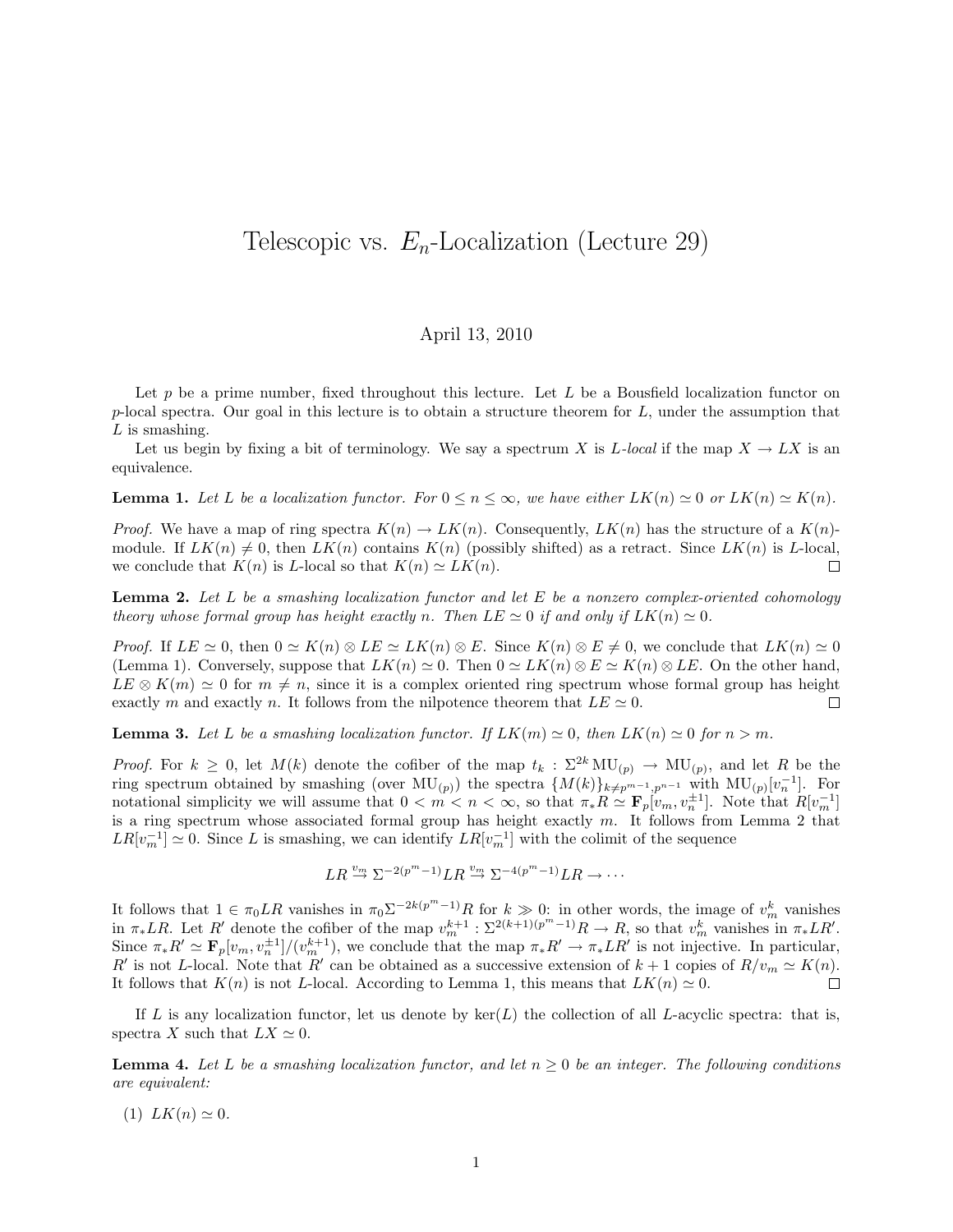- (2)  $LK(m) \simeq 0$  for  $n \leq m \leq \infty$ .
- (3) Every finite p-local spectrum X of type  $\geq n$  belongs to  $\ker(L)$ .
- (4) There exists a finite p-local spectrum X of type n in  $\ker(L)$ .

*Proof.* The implication  $(1) \Rightarrow (2)$  follows from Lemma 3. The implication  $(3) \Rightarrow (4)$  is clear (since there exists a finite p-local spectrum of type n). To prove that  $(4) \Rightarrow (1)$ , we note that  $LX \simeq 0$  implies  $LX \otimes K(n) \simeq$  $X \otimes LK(n) \simeq 0$ . If  $LK(n) \neq 0$ , then  $LK(n) \simeq K(n)$  so that  $X \otimes LK(n) \neq 0$ , since X has type n.

It remains to prove that  $(2) \Rightarrow (3)$ . Let X be a p-local finite spectrum of type  $\geq n$ . We wish to prove that  $LX \simeq 0$ . Let  $R = X \otimes DX$ ; since  $LX$  is an  $LR$ -module, it will suffice to show that  $LR \simeq 0$ . Since LR is a ring spectrum, by the nilpotence theorem it will suffice to show that  $LR \otimes K(m) \simeq 0$  for every m. If  $m < n$ , we have  $LR \otimes K(m) \simeq L(R \otimes K(m)) \simeq 0$  since R has type  $\geq n > m$ . If  $m \geq n$ , then  $LR \otimes K(m) \simeq R \otimes LK(m) \simeq 0$  because  $LK(m) \simeq 0$  by assumption (2).  $\Box$ 

- (A) We have  $LK(n) \approx 0$  for all  $0 \leq n < \infty$ .
- (B) We have  $LK(n) \simeq K(n)$  for all  $0 \leq n < \infty$ .
- (C) There exists an integer  $n \geq 0$  such that  $LK(n) \simeq K(n)$  but  $LK(n+1) \simeq 0$ .

In case (A), Lemma 2 guarantees that L annihilates every finite p-local spectrum of type  $\geq 0$ . In particular, for every  $X$  we have

$$
LX \simeq X \otimes LS_{(p)} \simeq X \otimes 0 \simeq 0:
$$

that is,  $L$  is the zero functor.

Let us now analyze case  $(C)$ . Fix n such that  $LK(n) \simeq K(n)$  but  $LK(n+1) \simeq 0$ . Lemma 4 implies that  $ker(L)$  contains every finite spectrum of type  $> n$ . Conversely, if X is a finite p-local spectrum such that  $LX \simeq 0$ , we have

$$
0 \simeq K(n) \otimes LX \simeq LK(n) \otimes X \simeq K(n) \otimes X
$$

so that X must have type  $> n$ . In other words, the finite p-local spectra belonging to ker(f) are precisely the spectra of type  $> n$ : that is, the spectra which are  $E(n)$ -acyclic. Conversely, we have the following:

**Proposition 5.** Let L be a smashing localization, and suppose that  $LK(n) \simeq K(n)$ . Then every spectrum which belongs to  $\ker(L)$  is  $E(n)$ -acyclic.

**Remark 6.** An equivalent formulation is the following: if L is a smashing localization with  $LK(n) \simeq K(n)$ , then every  $E(n)$ -local spectrum is L-local.

*Proof.* Let  $X \in \text{ker}(L)$ . We wish to show that X is  $E(n)$ -acyclic. Since  $E(n)$  is Bousfield equivalent to  $K(0) \oplus \cdots \oplus K(n)$ , it suffices to show that X is  $K(m)$ -acyclic for  $m \leq n$ . This follows from

$$
K(m) \otimes X \simeq LK(m) \otimes X \simeq K(m) \otimes LX \simeq 0,
$$

since L is smashing and  $LK(m) \simeq K(m)$  for  $m \leq n$  (Lemma 3).

Let us now return to case (C). If L is a smashing localization with  $LK(n) \simeq K(n)$  and  $LK(n+1) \simeq 0$ , then we conclude that  $\ker(L)$  consists of  $E(n)$ -acyclic spectra, and contains all finite  $E_n$ -acyclic spectra. In other words, we have

$$
\ker(L_n^t) \subseteq \ker(L) \subseteq \ker(L_{E(n)}).
$$

The following conjecture of Ravenel is the main open problem left in the subject (though it is generally believed to be false):

**Conjecture 7** (Telescope Conjecture). The localization functors  $L_n^t$  and  $L_{E(n)}$  coincide. In particular, every smashing localization L satisfying (C) above has the form  $L_n^t$  for some  $n \geq 0$ .

 $\Box$